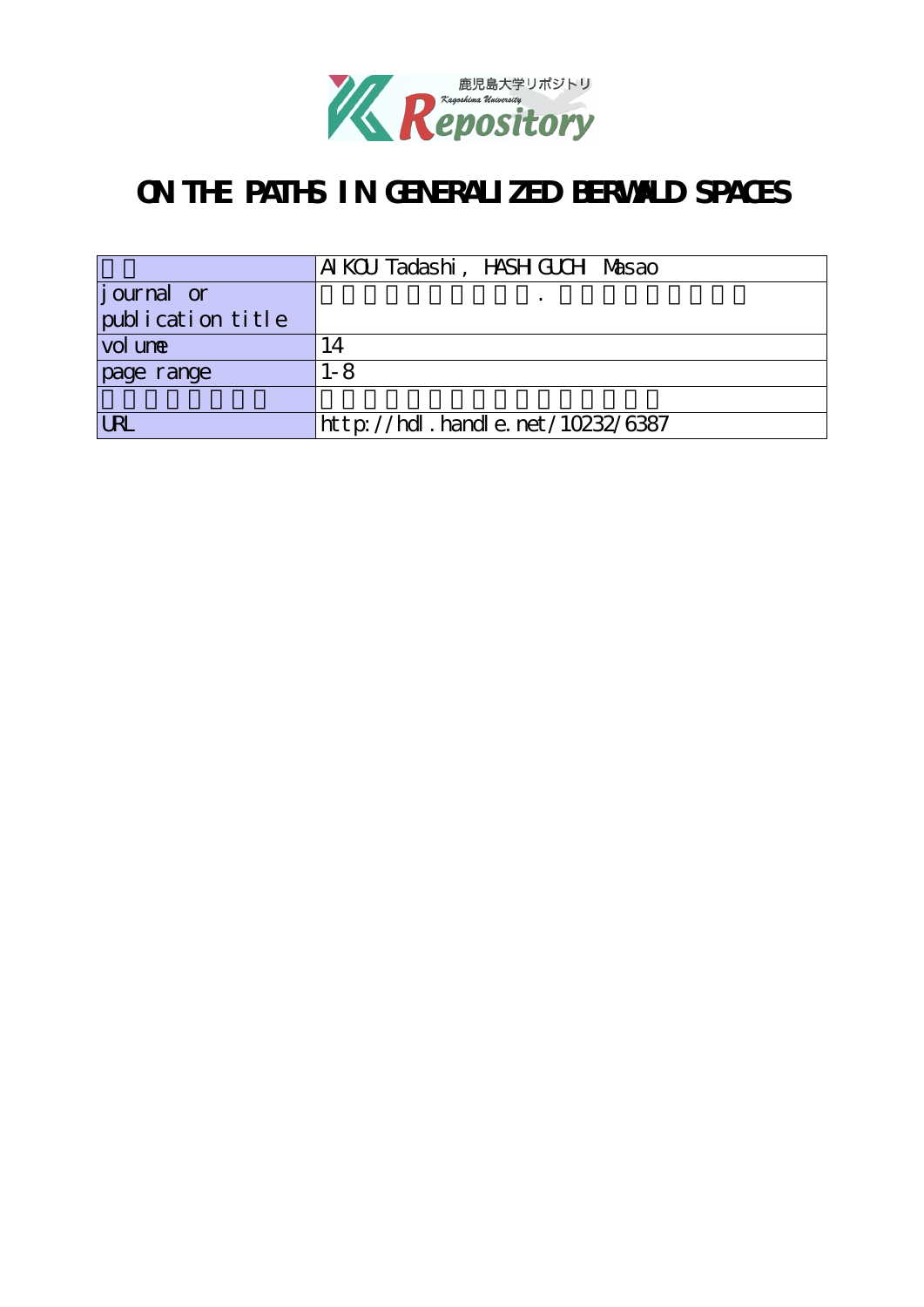# **ON THE PATHS IN GENERALIZED BERWALD SPACES**

|                   | AI KCU Tadashi, HASH GUCH Masao           |
|-------------------|-------------------------------------------|
| journal or        |                                           |
| publication title |                                           |
| vol une           | 14                                        |
| page range        | $1 - 8$                                   |
|                   |                                           |
| <b>URL</b>        | $http$ ://hdl. handle. net/10232/00010042 |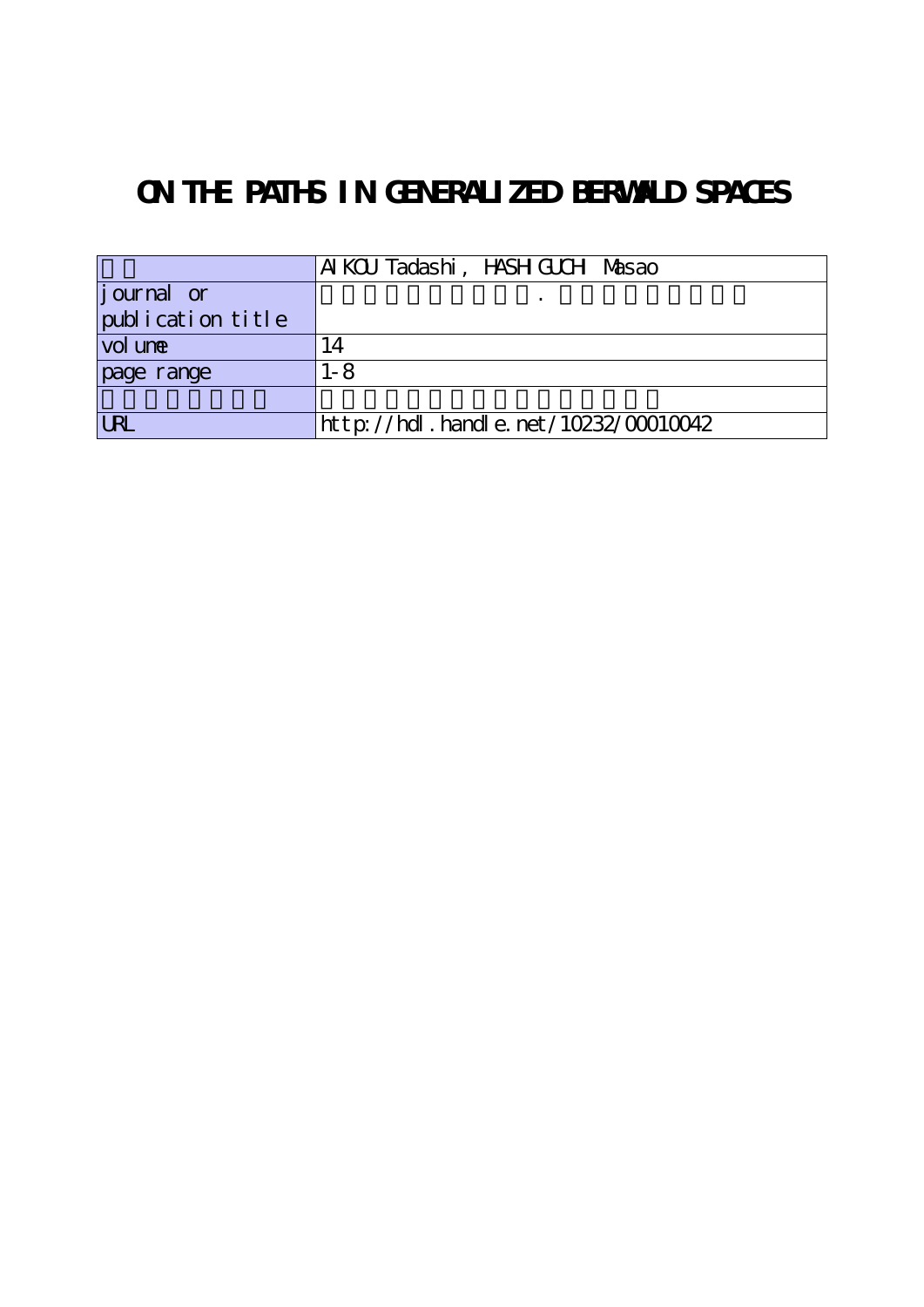Rep. Fac. Sci. Kagoshima Univ., (Math., Phys. & Chem.), No. 14, p. 1-8, 1981

# ON THE PATHS IN GENERALIZED BERWALD **SPACES**

By

#### Tadashi AIKOU\* and Masao HASHIGUCHI\*\*

(Received September 30, 1981)

#### Abstract

In the present paper we consider whether the paths in generalized Berwald spaces can coincide with the geodesics.

### §0. Introduction.

Let a Finsler space be a generalized Berwald space with respect to a generalized Cartan connection  $([10], [1])$ . Then, in addition to the geodesics of the space, there are defined the paths with respect to the generalized Cartan connection.

The purpose of the present paper is to consider whether the paths can coincide with the geodesics. We shall first treat the problem in a general Finsler space  $(\S2)$ , and then it will be shown that, if the space becomes a generalized Berwald space with respect to a generalized Cartan connection satisfying the condition of the problem, the space is nothing but a Berwald space, and all such generalized Cartan connections will be determined (§3). Applying the results to the case of Wagner spaces, we shall recognize that a Berwald space cannot become a non-trivial Wagner space satisfying the condition of the problem (§4). On the other hand, a Randers change of Finsler metrics is generally not projective ([7], [2]). Lastly we shall consider whether a Wagner connection can be introduced in the Finsler space with the changed metric in such a way that the paths coincide with the geodesics of the Finsler space with the original metric (§5).

Throughout the present paper the terminology and notations are referred to Matsumoto [4, 5, 6] and Hashiguchi [1]. As to generalized Berwald spaces, for convenience' sake, we shall summerize in §1 from [1], [8] the definitions necessary for the discussion.

The authors wish to express their sincere gratitude to Professor Dr. M. Matsumoto and Professor Dr. Y. Ichijyō for the invaluable suggestions and encouragement. This interesting problem was proposed by Prof. Matsumoto at the Symposium on Finsler Geometry (held at Naruto, Japan, 6-8 Oct., 1980) for Wagner spaces, and then the

<sup>\*</sup> Kagoshima-chuo High School, Kagoshima, Japan.

<sup>\*\*</sup> Department of Mathematics, Faculty of Science, Kagoshima University, Kagoshima, Japan.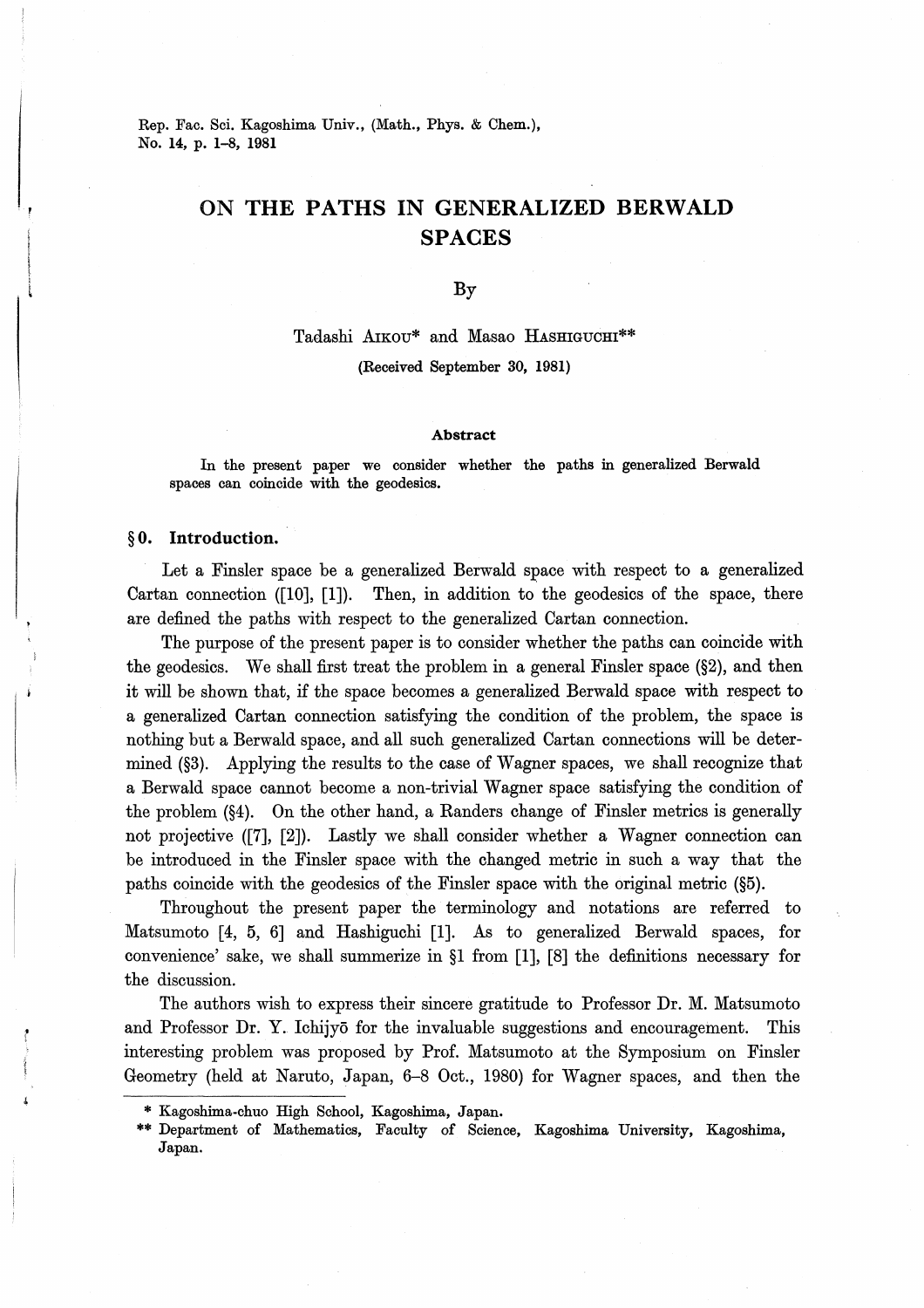authors'attention was drawn by Prof. Ichijyo to treat the problem in generalized Berwald spaces.

# §1. Generalized Berwald spaces.

We are concerned with an *n*-dimensional Finsler space  $F^*=(M, L)$ , where  $L(x, y)$ is the fundamental function, and x denotes a point of the underlying manifold  $M$ , and  $y=x$  denotes a supporting element. Then the fundamental tensor field is given by  $g_{ij} = (\dot{\circ}_i \dot{\circ}_j L^2)/2.$ 

For a given skew-symmetric and (0) $p$ -homogeneous Finsler tensor field  $T_j^i$ , there exists a unique Finsler connection  $CT(T)=(F_j^i{}_k, N^i{}_k, C_j^i{}_k)$  satisfying the following four axioms :

- (C1)  $CT(T)$  is metrical:  $g_{ij|k}=0$ ,  $g_{ij|k}=0$ ,
- (C2) The deflection tensor field D vanishes:  $N^i{}_k=y^jF^i{}_k$ ,
- (C3) The  $(h)h$ -torsion tensor field T is the given  $T_j^i{}_k$ :  $F_j^i{}_k-F_k^i{}_j=T_j^i{}_k$ ,
- (C4) The (v)v-torsion tensor field  $S^1$  vanishes:  $C_j^i{}_k = C_k^i{}_j$ .

 $CT(T)$  is called a *generalized Cartan connection* and its coefficients are given by

(1.1)  

$$
\begin{cases}\nF_j{}^i{}_k = \Gamma^*{}_j{}^i{}_k - g^{ik}C_{jkm} (C_h{}^m{}_r A_0{}^r{}_0 - A_0{}^m{}_h) + C_j{}^i{}_m (C_k{}^m{}_r A_0{}^r{}_0 - A_0{}^m{}_h) \\
+ C_k{}^i{}_m (C_j{}^m{}_r A_0{}^r{}_0 - A_0{}^m{}_j) + A_j{}^i{}_k \,, \\
N^i{}_k = G^i{}_k - C_k{}^i{}_r A_0{}^r{}_0 + A_0{}^i{}_k \,, \\
C_j{}^i{}_k = (g^{ir} \dot{\phi}_j g_{kr})/2 \,,\n\end{cases}
$$

where  $A_j^i = (T_j^i F_i - T_j^i F_j^i)/2$ , and  $(T^* j^i K, G_i^i K, G_i^i K)$  are the coefficients of the Cartan connection  $CT=CT(0)$ , and the subscript 0 means the contraction by y.

A Finsler space is called a generalized Berwald space if there is possible to introduce a generalized Cartan connection  $CT(T)$  in such a way that the coefficients  $F_j^i{}_k$  are functions of position only.

Also, for a given  $(0)p$ -homogeneous covariant Finsler vector field  $s_i$ , there exists a unique Finsler connection  $WT(s)=(F_j^i{}_k, N^i{}_k, C_j^i{}_k)$  satisfying (C1), (C2), (C4) and

(C3<sup>\*</sup>)  $WT(s)$  is semi-symmetric with respect to the given  $s_i$ :

$$
F_j{}^i{}_k-F_k{}^i{}_j=\delta_j{}^i s_k-\delta_k{}^i s_j.
$$

 $WT(s)$  is called a *Wagner connection*, and its coefficients are given by

(1.2)  
\n
$$
\begin{cases}\nF_j{}^i{}_k = \Gamma^*{}^j{}_k + L^2 (S_j{}^i{}_{kl} + C_j{}^i{}_m C_k{}^m{}_l) s^l \\
+ (y^i C_{jkl} - y_j C_k{}^i{}_l - y_k C_j{}^i{}_l) s^l + C_j{}^i{}_k s_0 + g_{jk} s^i - \delta_k{}^i s_j, \\
N^i{}_k = G^i{}_k - L^2 C_k{}^i{}_l s^l + y_k s^i - \delta_k{}^i s_0, \\
C_j{}^i{}_k = (g^{i\tau} \dot{\sigma}_j g_{k\tau})/2,\n\end{cases}
$$

where  $s' = g^{lm}s_m$ ,  $y_j = g_{ji}y'$ , and  $S_{jkl}$  are the coefficients of the v-curvature tensor field  $S^2$  of  $CT$ .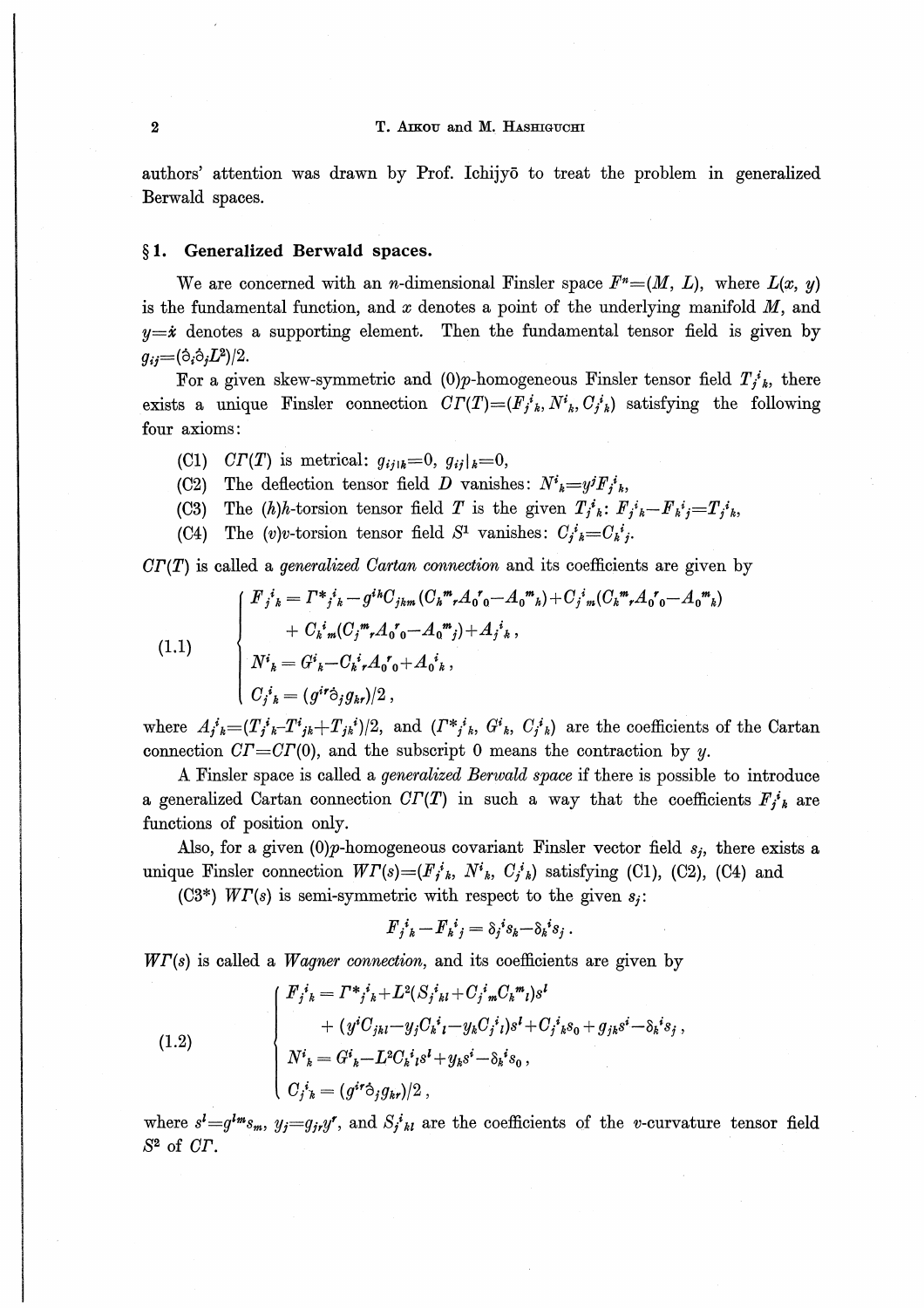# On the Paths in Generalized Berwald Spaces 3

A Finsler space is called a Wagner space if there is possible to introduce a Wagner connection  $W\Gamma(s)$  in such a way that the coefficients  $F_i^i{}_k$  are functions of position only.

On the other hand, in his recent paper [8], Matsumoto generalized Okada's axioms [9], which determine the Berwald connection BF, and gave the notion of a generalized Berwald connection  $B\Gamma(T)$ . Let  $T_i^i{}_k$  be a skew-symmetric and (0)phomogeneous Finsler tensor field satisfying the condition

(1.3) 
$$
y'(\dot{\circ}_k T_j^i, -\dot{\circ}_j T_k^i) = 0.
$$

Then  $BT(T)=(F_j^i)_k, N^i{}_k, 0)$  is a Finsler connection determined by the following four axioms:

- (B1)  $L_{1i} = \partial_i L (\partial_r L) N^r_{i} = 0$ ,
- (B2) The deflection tensor field D vanishes:  $N^i{}_k = y^j F_i^i{}_k$ ,
- (B3) The (v)hv-torsion tensor field  $P^1$  vanishes:  $F_j{}^i{}_k = \partial_j N^i{}_k$ ,
- (B4) The  $(h)h$ -torsion tensor field T is the given  $T_i^i{}_k$ :  $F_i^i{}_k-F_k^i{}_j=T_i^i{}_k$ .

The coefficients of  $BT(T)$  are given by

(1.4) 
$$
\begin{cases} F_j{}^i{}_k = G_j{}^i{}_k - (\dot{\circ}_j \dot{\circ}_k T^i{}_{00} + \dot{\circ}_j T_k{}^i{}_{0})/2 \,, \\ N^i{}_k = G^i{}_k - (\dot{\circ}_k T^i{}_{00} + T_k{}^i{}_{0})/2 \,, \end{cases}
$$

where  $(G_j^i_k, G^i_k, 0)$  are the coefficients of  $BT = BT(0)$ .

Contrary to the case of  $CT(T)$ ,  $T_j^i{}_k$  in  $BT(T)$  is not necessarily given arbitrarily. It must satisfy the condition (1.3). It is noted, however, that (1.3) holds good if  $T_{i,k}^{i}$ depend on position only, and then

**Proposition 1.1.** Let  $T_{i,k}^i$  be a skew-symmetric and (0)p-homogeneous tensor field. If  $T_j^i{}_{k}=T_j^i{}_{k}(x)$ , then  $CT(T)=(F_j^i{}_{k}, N^i{}_{k}, C_j^i{}_{k})$  and  $BT(T)=(F_j^i{}_{k}, \bar{N}^i{}_{k}, 0)$  are defined.  $F_j^i{}_k$  are functions of position only, if and only if  $\overline{F}_j^i{}_k$  are functions of position only. In this case  $\overline{F}_i{}^i{}_k = F_i{}^i{}_k$ .

Thus the notion of a generalized Berwald space can be defined in terms of  $BT(T)$ . Since the notion of a Berwald space was defined in terms of BF, the above result of Matsumoto is very satisfactory to the establishment of the notion of a generalized Berwald space.

#### $§2.$  The paths with respect to a generalized Cartan connection.

In a Finsler space  $F^*$  with a generalized Cartan connection  $CT(T)$ , let us consider whether the paths with respect to  $CT(T)$  coincide with the geodesics of  $F<sup>n</sup>$ .

The geodesics of  $F^*$  and the paths with respect to  $CT(T)=(F_i^i)_k$ ,  $N^i{}_k$ ,  $C_i^i{}_k$ ) are respectively given by

(2.1) 
$$
\frac{d^2x^i}{dt^2} + 2G^i\left(x, \frac{dx}{dt}\right) = \lambda \frac{dx^i}{dt},
$$

(2.2) 
$$
\frac{d^2x^i}{dt^2} + F_j{}^i{}_k\left(x, \frac{dx}{dt}\right)\frac{dx^j}{dt} \frac{dx^k}{dt} = \mu \frac{dx^i}{dt},
$$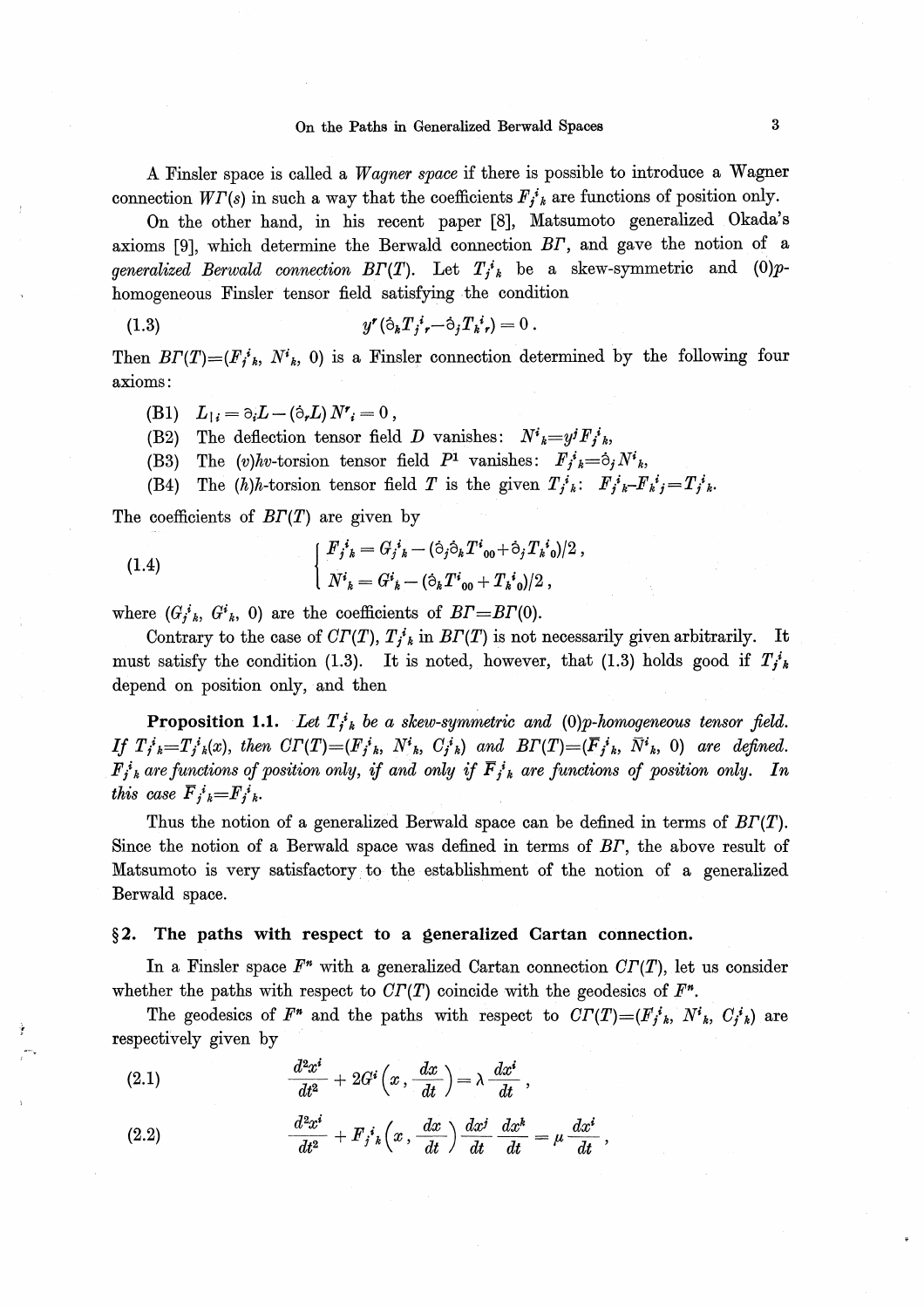where  $G^i = G_0^i O^2$ .

As is well-known in the projective theory,  $(2.1)$  and  $(2.2)$  give the same curves if and only if there exists a scalar field  $p$  such that

 $F_{0,0}^i = 2G^i + py^i$ .  $(2.3)$ 

Since from (1.1) we have  $F_0{}^i{}_{0} = 2G^i + T_{00}{}^i$ , (2.3) is equivalent to  $T_{00}{}^i = py^i$ . Contracting this by  $y_i$ , we get  $p=0$ , that is,  $T_{00}^i=0$ , or equivalently  $F_{00}^i=2G^i$ . Thus we have

**Theorem 2.1.** Let  $CT(T)=(F_j^i{}_k, N^i{}_k, C_j^i{}_k)$  be a generalized Cartan connection defined in a Finsler space  $F^*$ . The paths with respect to  $CT(T)$  coincide with the geodesics of  $F<sup>n</sup>$ , if and only if it holds good

$$
(2.4) \t\t T_r^s y^r y_s = 0,
$$

or equivalently

 $F_i^i_k y^j y^k = 2G^i$ .  $(2.5)$ 

If we consider a Finsler space  $F^*$  with a generalized Berwald connection  $BT(T)$  $(F_j^i{}_k, N^i{}_k, 0)$  in place of  $CT(T)$ , we get  $F_0^i{}_0 = 2G^i + T_{00}^i$  from (1.4) and the (0)phomogeneity of  $T_{j,k}^*$ . The paths with respect to  $BT(T)$  are given in the same way as (2.2), and we have

**Theorem 2.2.** Let  $BT(T)=(F_i^i)_k$ ,  $N^i{}_k$ , 0) be a generalized Berwald connection defined in a Finsler space  $F^*$ . The paths with respect to  $BT(T)$  coincide with the geodesics of  $F^*$ , if and only if it holds (2.4), or equivalently (2.5).

In the following we proceed the discussion in terms of  $CT(T)$ .

Especially, we consider the case of  $T_j^i{}_{k}=T_j^i{}_{k}(x)$ . Differentiating (2.4) by  $y^i$  and  $y^j$  successively, we get

(2.6) 
$$
2T_r^s{}_{k}C_{ijs}y^r + T_j^s{}_{k}g_{si} + T_i^s{}_{k}g_{sj} = 0.
$$

Conversely, contracting (2.6) by  $y^i y^j$ , we get (2.4). If we use the *Q-tensor* defined by

 $Q_{ijk}{}^h = 2C_{ijk}y^h + g_{ik}\delta_i{}^h + g_{ik}\delta_i{}^h,$  $(2.7)$ 

 $(2.6)$  is written in the form

 $Q_{ii}{}^{\bullet}T_{\bullet}{}^{i}{}_{b}=0$ .  $(2.8)$ 

The *Q*-tensor is defined by Ichijyō [3], and has the following meaning.

**Proposition 2.1.** Let  $CT(T)=(F_i^i{}_k, N^i{}_k, C_i^i{}_k)$  be a generalized Cartan connection, and let  $D_i^i{}_k$  be a Finsler tensor field of type (1, 2). Then,  $(F_j^i{}_k-D_j^i{}_k, N^i{}_k-D_0^i{}_k, C_j^i{}_k)$  is a generalized Cartan connection if and only if  $Q_{ij}P_{k}=0$ .

On the other hand, if we contract (2.6) by  $y^i g^{jk}$ , we get

$$
T_{i\ s} = 0 \ .
$$

Thus we have

 $(2.9)$ 

 $\overline{\mathbf{4}}$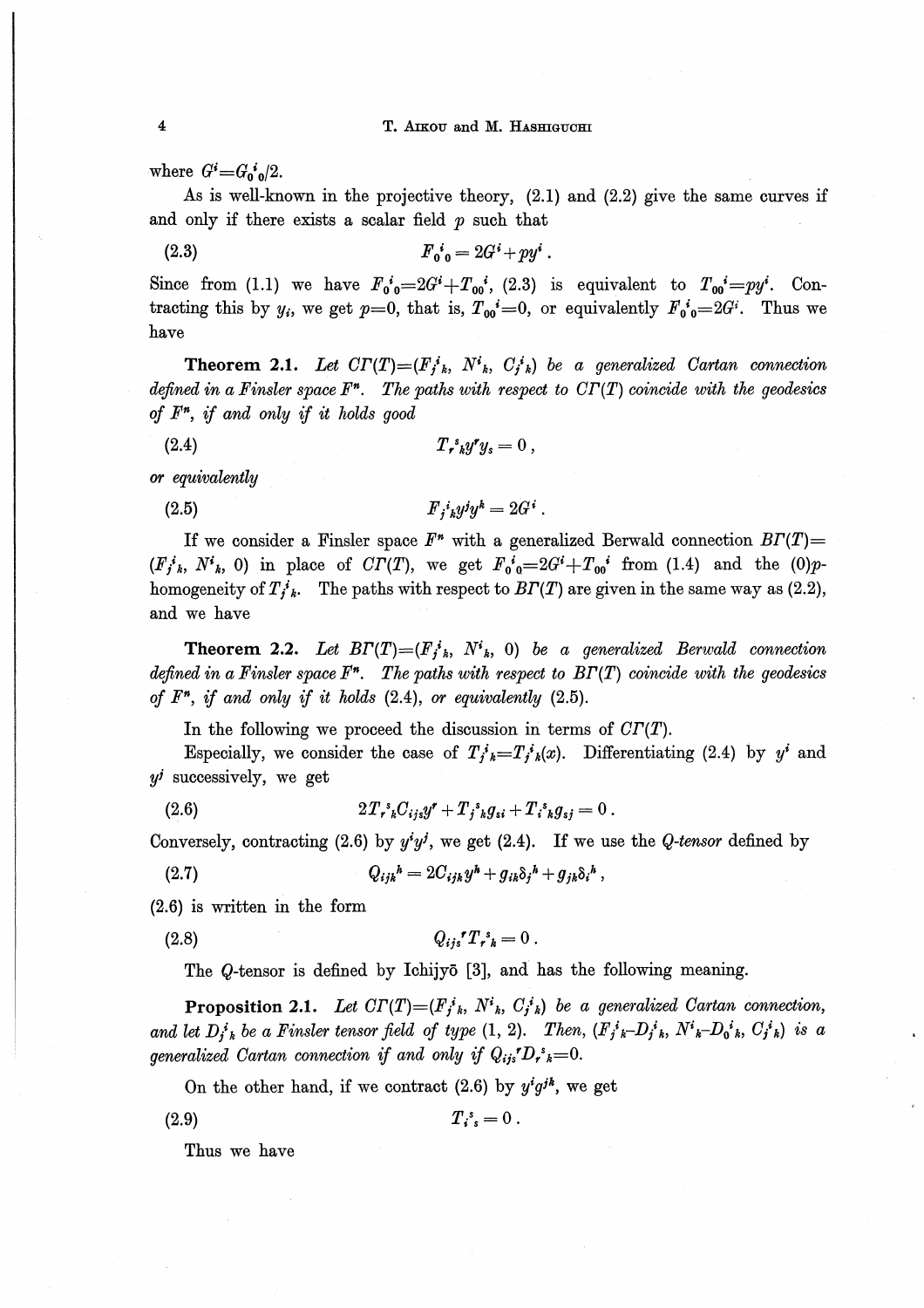**Theorem 2.3.** Let  $CT(T)$  be a generalized Cartan connection defined in a Finsler space  $F^n$ . In the case of  $T_i^i{}_{k}=T_i^i{}_{k}(x)$ , the paths with respect to  $CT(T)$  coincide with the geodesics of  $F^n$  if and only if  $(2.8)$  is satisfied. Then  $(2.9)$  holds good.

# §3. The paths in generalized Berwald spaces.

Now, let a Finsler space  $F^*$  be a generalized Berwald space with respect to a generalized Cartan connection  $CT(T)=(F_i^i)_k(x), N^i{}_k, C_i^i{}_k)$ . If the paths with respect to  $CT(T)$  coincide with the geodesics of  $F^*$ , (2.5) holds good. Differentiating by  $y^j$  and  $y^k$  successively, we get

(3.1) 
$$
F_j{}^i{}_k + F_k{}^i{}_j = 2G_j{}^i{}_k.
$$

Thus the coefficients  $G_j^i_k$  of the Berwald connection BT of  $F^*$  depend on position only. Hence, the space is just a Berwald space.

Since  $\Gamma^* j_k = G_j i_k$  in a Berwald space, (3.1) is also written as

(3.1') 
$$
F_j{}^i{}_k + F_k{}^i{}_j = 2\Gamma^*{}^j{}_i{}_k.
$$

If we solve from  $F_j{}^i{}_k-F_k{}^i{}_j=T_j{}^i{}_k$ , we get

 $(3.2)$  $F_j{}^i{}_k = \Gamma *_{j}{}^i{}_k + T_{j}{}^i{}_k / 2$ ,

and then

(3.3) 
$$
N^i{}_k = G^i{}_k + T_0^i{}_k/2\,,
$$

where  $T_{i,k}^{i}$  satisfy (2.8).

Conversely, in a Berwald space the Finsler connection  $(F_i^i{}_k, N^i{}_k, C_i^i{}_k)$  given by (3.2), (3.3) for some skew-symmetric and (0)*p*-homogeneous tensor field  $T_j^i{}_k(x)$ satisfying (2.8) is a generalized Cartan connection, whose coefficients  $F_i^i$  depend on position only, and the paths with respect to the connection coincide with the geodesies. Thus we have proved

**Theorem 3.1.** Let  $F<sup>n</sup>$  be a generalized Berwald space with respect to a generalized Cartan connection  $CT(T)=(F_j^i)_k(x)$ ,  $N^i{}_k$ ,  $C_j^i{}_k$ ). If the paths with respect to  $CT(T)$ coincide with the geodesics of  $F<sup>n</sup>$ ,  $F<sup>n</sup>$  is a Berwald space, and  $CT(T)$  is given by (3.2), (3.3) for  $T_j^i{}_k(x)$  satisfying (2.8).

Conversely, in a Berwald space  $F^n$ , let  $T_i^i_k(x)$  be a skew-symmetric and (0)p-homogeneous tensor field satisfying  $(2.8)$ . Then, the Berwald space  $F<sup>n</sup>$  becomes a generalized Berwald space with respect to the generalized Cartan connection  $\mathbb{C}\Gamma(\mathbb{T})$  given by (3.2), (3.3), and the paths with respect to  $CT(T)$  coincide with the geodesics of  $F<sup>n</sup>$ .

It depends on the existence of the non-trivial solution  $T_i^*_{k}(x)$  of (2.8) whether a Berwald space may become various generalized Berwald spaces in which the coincide with the geodesies.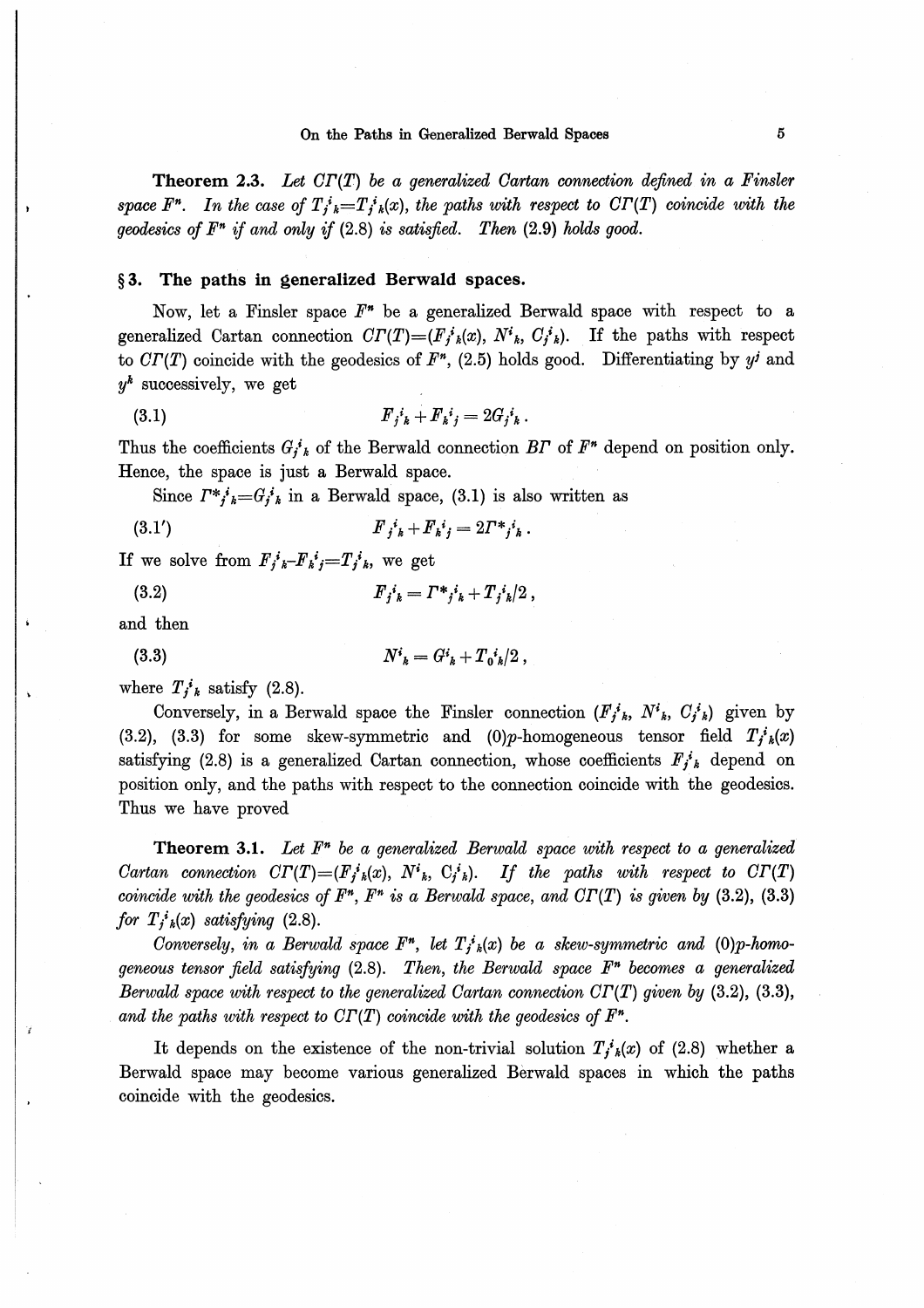#### T. AIKOU and M. HASHIGUCHI

# $§4.$  The paths with respect to a Wagner connection.

In this section, we consider a Finsler space  $F^*=(M, L)$  with a Wagner connection WT(s). Since the  $(h)h$ -torsion tensor field is given by  $T_i^k = \delta_i^s k_i - \delta_k^s$ , (2.4) becomes  $L^2 s_k - s_0 y_k = 0$ , that is,

$$
(4.1) \t si = pli,
$$

where  $l^i=y^i/L$ . Corresponding to Theorem 2.1 we have

**Theorem 4.1.** Let  $W\Gamma(s)$  be a Wagner connection defined in a Finsler space  $F<sup>n</sup>$ . The paths with respect to  $WT(s)$  coincide with the geodesics of  $F^*$  if and only if s<sup>i</sup> is proportional to the supporting element  $y^i$ .

Substituting in (1.2) from (4.1), we get

(4.2) 
$$
\begin{cases} F_j{}^i{}_k = \Gamma {}^*j^i{}_k + p (LC_j{}^i{}_k + g_{jk}l^i - \delta{}_k{}^i l_j) , \\ N^i{}_k = G^i{}_k - p h^i{}_k , \end{cases}
$$

where  $l_i=\delta_i L=q_{i\ell}l^{\prime}$ ,  $h^i{}_k=\delta_k{}^i-l^i l_k$ , and p is some Finsler scalar field.

Conversely, a Finsler connection given by  $(4.2)$  is a Wagner connection  $WT(pl)$ , with respect to which the paths coincide with the geodesics. Thus we have

**Theorem 4.2.** In a Finsler space  $F^*=(M, L)$ , all Wagner connections  $(F_j^i)_k$ ,  $N^i{}_k$ ,  $C_{i,k}^{i}$ ), with respect to which the paths coincide with the geodesics of  $F^{n}$ , are given by (4.2), where  $p$  is an arbitrary  $(0)p$ -homogeneous Finsler scalar field.

Especially, we consider the case of  $s_j = s_j(x)$ . Since  $T_i^i$  depend on position only, (2.9) implies  $s_j=0$ . Thus we have corresponding to Theorem 2.3 and Theorem 3.1 respectively

**Theorem 4.3.** Let  $WT(s)$  be a Wagner connection defined in a Finsler space  $F<sup>n</sup>$ . In the case of  $s_i = s_i(x)$ , if the paths with respect to  $WT(s)$  coincide with the geodesics of  $F^*$ ,  $s_j$  vanishes, and the  $WT(s)$  becomes the Cartan connection.

**Theorem 4.4.** Let a Finsler space  $F<sup>n</sup>$  be a Wagner space with respect to a Wagner connection  $WT(s)$ . If the paths with respect to  $WT(s)$  coincide with the geodesics of  $F<sup>n</sup>$ ,  $F<sup>n</sup>$ is a Berwald space. Moreover, a Berwald space cannot become a non-trivial Wagner space in such a way the paths coincide with the geodesics of  $F<sup>n</sup>$ .

#### §5. Randers changes of metrics and Wagner connections.

Let  $F^*=(M, L)$  be a Finsler space. If we consider a change of the metrics  $L\rightarrow \bar{L}$ , we get another Finsler space  $\bar{F}^*=(M, \bar{L})$  on the common underlying manifold M. If any geodesic of  $F^*$  is also a geodesic of  $\overline{F}^*$ , and the inverse is true, the change is called projective. For example, as is well known, a Randers change  $L\rightarrow\bar{L}=L+b_i(x)y^i$  (b<sub>i</sub> is a covariant vector field on M) is projective if and only if  $b_i(x)$  is a gradient vector field:  $b_i(x) = \partial_i b(x)$ . Therefore, the geodesics are not invariant by general Randers changes.

 $\bf{6}$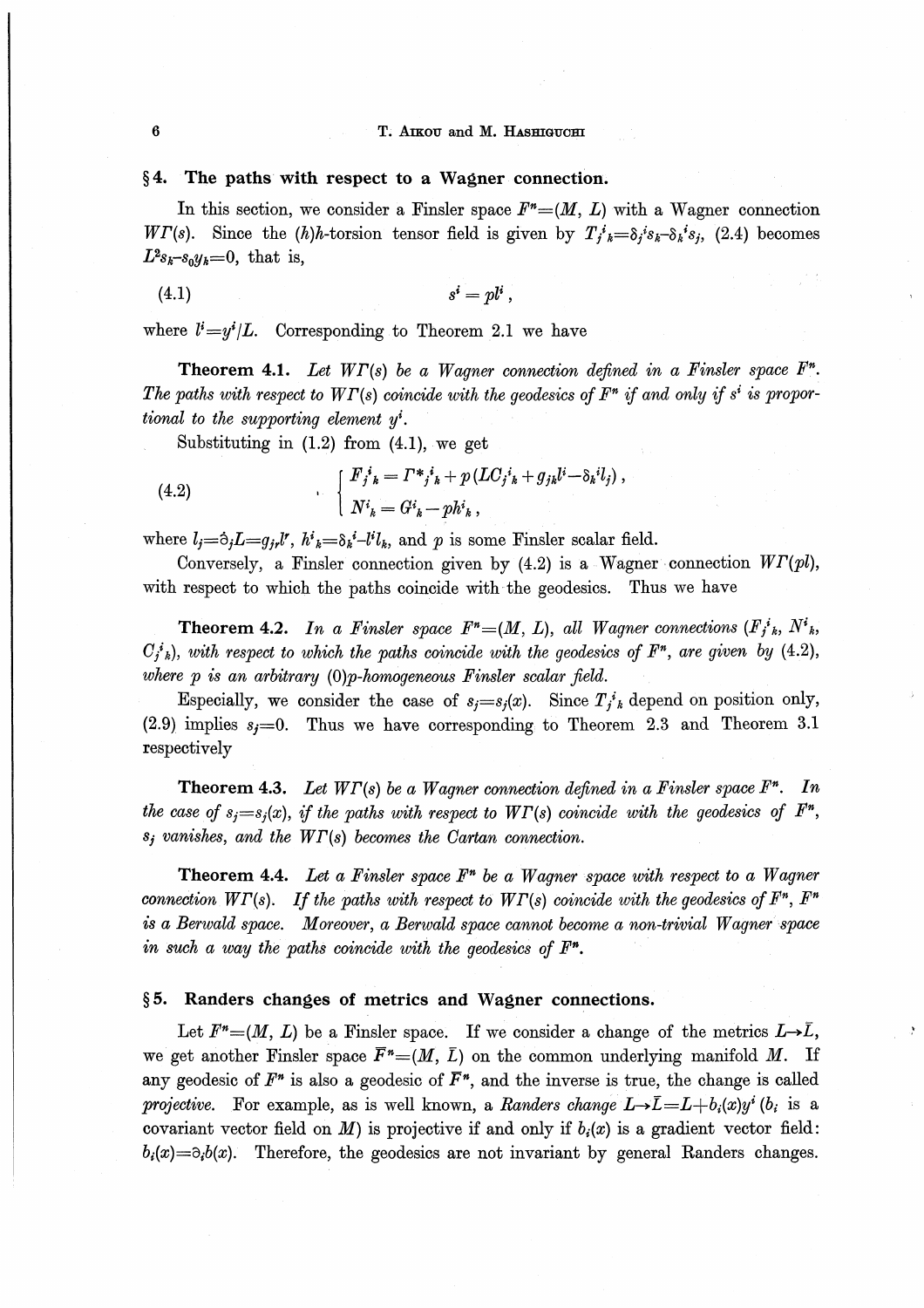So, we shall consider whether the geodesics of  $F^*=(M, L)$  can be represented as the paths with respect to some Wagner connection  $W\overline{\Gamma}(s) = (\overline{F}_i{}^i{}_k, \overline{N}{}^i{}_k, \overline{C}_i{}^i{}_k)$  in  $\overline{F}{}^n = (M, \overline{L}).$ 

From  $(1.2)$  we get

(5.1) 
$$
\overline{F}_{0}{}^{i}{}_{0} = \overline{N}{}^{i}{}_{0} = 2\overline{G}{}^{i} + \overline{L}{}^{2}\overline{s}{}^{i} - s_{0}y^{i} ,
$$

where  $\bar{G}^i_{k}$  is the non-linear connection of the Cartan connection in  $\bar{F}^n$ , and  $\bar{s}^i = \bar{g}^{ir} s_r$ . On the other hand, it is known ([7], [2]) that  $\bar{G}^i$  are given by

(5.2) 
$$
\bar{G}^i = G^i + Lg^{ij}b_{ijk}y^k + L\bar{L}^{-1}(b_{j1k}y^jy^k/2 - Lg^{kj}b_kb_{ijk}y^j) l^i,
$$

where  $b_{[jk]} = (\partial_k b_j - \partial_j b_k)/2$ , and  $b_{j+k}$  is the *h*-covariant derivative with respect to the Cartan connection  $CT$  in  $F<sup>n</sup>$ . Therefore we get

$$
\overline{F}_{0\ 0}^{\ i} = 2G^{i} + 2Lg^{ij}b_{[jk]}y^{k} + L\overline{L}^{-1}(b_{j\ 1k}y^{j}y^{k} - 2Lg^{kj}b_{k}b_{[jk]}y^{k})\,l^{i} + \overline{L}^{2}\overline{s}^{i} - s_{0}y^{i}.
$$

So, the paths with respect to  $W\overline{\Gamma}(s)$  in  $\overline{F}^n$  coincide with the geodesics of  $F^n$ , if and only if there exists a Finsler scalar field  $P$  such that

$$
2Lg^{ij}b_{\mathsf{L} \, jk} 1 y^k \!+\! \bar{L}^2\bar{\mathsf{s}}^i = Py^i \ ,
$$

which is equivalent to

 $(5.3)$ 

$$
s_{\pmb h}=\bar L^{-2}(P\bar{\textnormal{y}}_{\pmb h} \!-\! 2Lg^{ij}\bar{\textnormal{g}}_{\textnormal{\textit{ih}}}b_{\textnormal{\textsf{L}}\textnormal{jk}}\textnormal{1}y^{\pmb h})\ .
$$

Thus we have

**Theorem 5.1.** Let  $\overline{F}^n = (M, \overline{L})$  be the Finsler space obtained by a Randers change  $L\rightarrow \bar{L}=L+b_i(x)$  y<sup>i</sup> from a Finsler space  $F^*=(M, L)$ . There exists in  $\bar{F}^n$  a Wagner connection  $W\bar{\Gamma}(s)$  such that the paths with respect to  $W\bar{\Gamma}(s)$  coincide with the geodesics of the original Finsler space  $F^n$ . All such connections  $W\overline{\Gamma}(s)$  are given by  $s_k$  of (5.3), where P is an arbitrary (1)p-homogeneous Finsler scalar field.

It is a future problem whether  $\bar{F}^*=(M, \bar{L})$  becomes a Wagner space by some vector field  $s_i(x)$  satisfying (5.3).

#### **References**

- [1] HASHIGUCHI, M., On Wagner's generalized Berwald space, J. Korean Math. Soc. 12 (1975),  $51 - 61.$
- [2] HASHIGUCHI, M. and Y. ICHIJYō, Randers spaces with rectilinear geodesics, Rep. Fac. Sci. Kagoshima Univ. (Math. Phys. Chem.) 13 (1980), 33-40.
- [3] ICHIJYō, Y., On the G-connections and motions on a  $\{V, G\}$ -manifold, J. Math. Tokushima Univ. 14 (1980), 11-23.
- [4] MATSUMOTO, M., The theory of Finsler connections, Publ. Study Group of Geom. 5, Depart. Math., Okayama Univ., 1970.
- [5] MATSUMOTO, M., Metrical differential geometry, Kiso Sugaku Sensho 14, Shokabo, Tokyo, 1975 (in Japanese).
- MATSUMOTO, M., Foundation of Finsler geometry and special Finsler spaces, to appear. **F61**
- [7] MATSUMOTO, M., On Finsler spaces with Randers' metric and special forms of important tensors, J. Math. Kyoto Univ. 14 (1974), 477-498.
- $\lceil 8 \rceil$ MATSUMOTO, M., Berwald connections with (h)h-torsion and generalized Berwald spaces, Tensor, N.S. 35 (1981), 223-229.